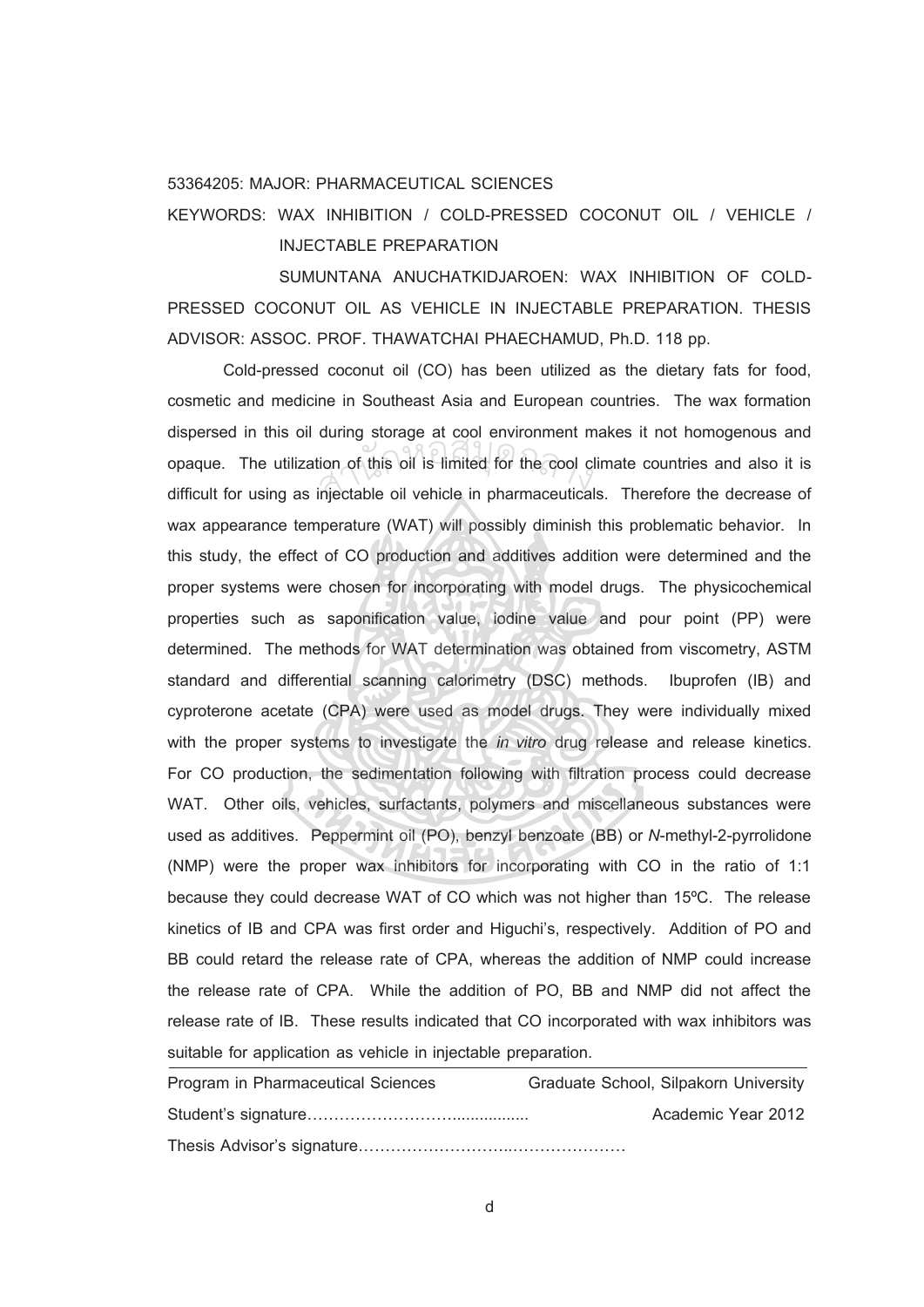## 53364205: สาขาวิชาวิทยาการทางเภสัชศาสตร์

คำสำคัญ: การยับยั้งการเกิดไข / น้ำมันมะพร้าวบีบเย็น / กระสายยา / ยาฉีด

สุมัณฑนา อนุชาติกิจเจริญ: การยับยั้งการเกิดไขของน้ำมันมะพร้าวบีบเย็นสำหรับ ้ ใช้ประโยชน์ในการเป็นกระสายยาสำหรับยาฉีด. อาจารย์ที่ปรึกษาวิทยานิพนธ์: รศ.ดร. ธวัชชัย แพชมัด. 118 หน้า.

ประเทศในแถบเอเชียตะวันออกเฉียงใต้ และยุโรป มีการนำน้ำมันมะพร้าวบีบเย็นมาใช้ ํÊ ประโยชน์ทางอาหาร เครื่องสำอาง และยารักษาโรค ทั้งนี้น้ำมันมะพร้าวบีบเย็นจะเกิดไขเมื่อเก็บ รักษาที่อุณหภูมิต่ำ ทำให้น้ำมันมีลักษณะขุ่น ไม่เป็นเนื้อเดียวกัน จึงมีข้อจำกัดในการนำน้ำมัน ืÊ ํÊ ้ มะพร้าวบีบเย็นไปใช้ในประเทศที่มีอากาศเย็น และมีความยุ่งยากหากนำไปใช้เป็นกระสายยา สำหรับยาฉีดในทางเภสัชกรรม ดังนั้นการลดอุณหภูมิที่น้ำมันเริ่มเกิดไขจึงมีความเป็นไปได้<br>สำหรับการแก้ป<sup>ั</sup>ญหา ในการทดลองนี้ผ้วิจัยได้ศึกษาผลของกระบวนการผลิตน้ำมันมะพร้าว และ ัÊ สำหรับการแก้ปญหา ในการทดลองนี้ผู้วิจัยได้ศึกษาผลของกระบวนการผลิตน้ำมันมะพร้าว และ ํÊ ผลของการเติมสารช่วยเพื่อเลือกระบบที่เหมาะสมมาใช้ในการเตรียมตำรับยาต้นแบบ โดย ตรวจวัดคุณสมบัติทางเคมีกายภาพ อาทิค่าซาปอนนิฟิเคชัน ค่าไอโอดีน และจุดไหลเท ตรวจหาอุณหภูมิที่น้ำมันเริ่มเกิดไขโดยการวัดความหนืด การวิเคราะห์ตามวิธีมาตรฐาน ี เอเอสทีเอ็ม และการวิเคราะห์คุณสมบัติทางความร้อน ยาต้นแบบที่ใช้ในการทดลองนี้คือ ไอบูโปรเฟน และไซโปรเทอโรน อะซิเทต โดยนำมาผสมกับระบบที่เหมาะสมเพื่อศึกษาการ ปลดปล่อยยาในหลอดทดลอง และรูปแบบการปลดปล่อยยาของระบบ ผลการศึกษา กระบวนการผลิตน้ำมันมะพร้าวพบว่า ขั้นตอนการตกตะกอนตามด้วยการกรองสามารถลด อุณหภูมิที่น้ำมันเริ่มเกิดไขได้ ส่วนการเติมสารช่วย อาทิ น้ำมันชนิดอื่น กระสายยา สารลดแรง ตึงผิว พอลิเมอร์ และสารอื่นๆ ในน้ำมันมะพร้าว พบว่าการเติมน้ำมันเป็ปเปอร์มินต์ เบนซิล ี เบนโซเทต และเอ็น-เมทิล-ทู-ไพร์โรลิโดนในอัตราส่วน 1:1 มีความเหมาะสมในการใช้เป็นสาร ต้านการเกิดไขของน้ำมันมะพร้าว เนื่องจากสามารถลดอุณหภูมิที่น้ำมันเริ่มเกิดไขของน้ำมัน ์<br>เ ้มะพร้าวบีบเย็นให้มีค่าไม่สูงกว่า 15 องศาเซลเซียส ผลการศึกษารูปแบบการปลดปล่อยยา พบว่า ไอบูโปรเฟน และไซโปรเทอโรน อะซิเทต มีการปลดปล่อยยาเป็นแบบปฏิกิริยาอันดับ หนึ่ง และฮิกูชิ ตามลำดับ การเติมน้ำมันเป็ปเปอร์มินต์ และเบนซิล เบนโซเอต สามารถชะลอ ื่อัตราการปลดปล่อยยาไซโปรเทอโรน อะซิเทต ส่วนการเติมเอ็น-เมทิล-ทู-ไพร์โรลิโดนสามารถ เพิ่มอัตราการปลดปล่อยยาไซโปรเทอโรน อะซิเทต ในขณะที่การเติมน้ำมันเป็ปเปอร์มินต์ เบน ้ซิล เบนโซเทต และเอ็น-เมทิล-ทู-ไพร์โรลิโดนไม่มีผลต่ออัตราการปลดปล่อยยาไอบูโปรเฟน จากผลการทดลองแสดงให้เห็นว่าน้ำมันมะพร้าวบีบเย็นที่เติมสารต้านการเกิดไขมีความ ํÊ ้ เหมาะสมในการนำมาใช้เป็นกระสายยาสำหรับยาฉีด

| สาขาวิชาวิทยาการทางเภสัชศาสตร์        | ำโนฑิตวิทยาลัย มหาวิทยาลัยศิลปากร |
|---------------------------------------|-----------------------------------|
|                                       | ปีการศึกษา 2555                   |
| ลายมือชื่ออาจารย์ที่ปรึกษาวิทยานิพนธ์ |                                   |